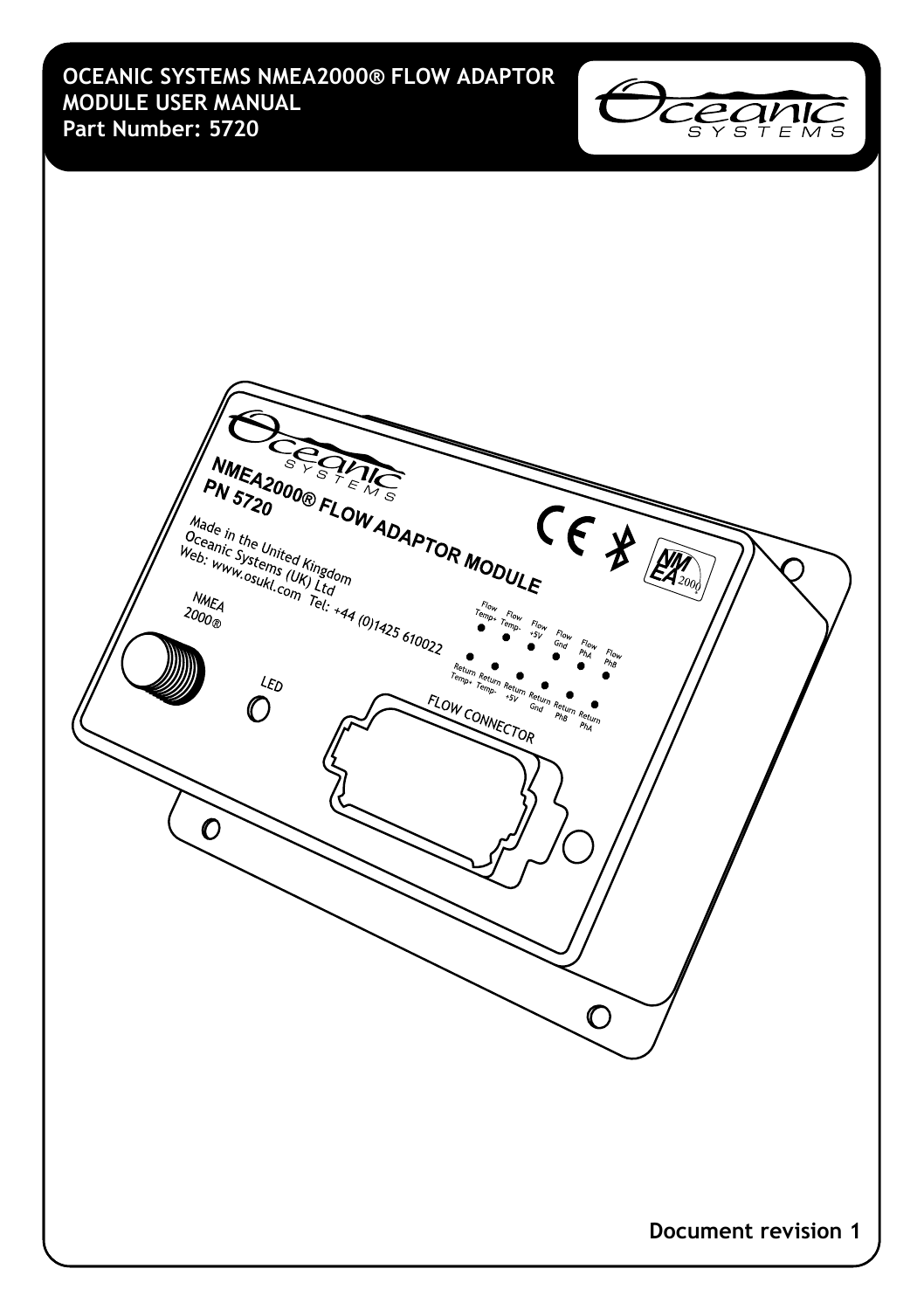| 1   | Introduction                                       | $\overline{2}$ |
|-----|----------------------------------------------------|----------------|
| 1.1 | <b>Firmware Revision</b>                           | $\overline{2}$ |
|     | 1.2 Product Features                               | $\overline{2}$ |
| 2   | <b>Installation</b>                                | 3              |
| 2.1 | Unpacking the box                                  | 3              |
| 2.2 | Mounting the unit                                  | 3              |
| 2.3 | <b>Connecting the NMEA2000 Cable</b>               | 4              |
| 2.4 | Connecting the sensor cables to the Deutsch header | 4              |
| 3   | Configuration                                      | 5              |
| 3.1 | <b>Device Instance</b>                             | 5              |
| 3.2 | <b>Outward Flow Engine Instance</b>                | 5              |
| 3.3 | <b>Return Flow Engine Instance</b>                 | 5              |
| 3.4 | <b>Outward Flow Temperature Instance</b>           | 5              |
| 3.5 | <b>Return Flow Temperature Instance</b>            | 5              |
| 3.6 | <b>Outward Flow K-Factor</b>                       | 5              |
| 3.7 | <b>Return Flow K-Factor</b>                        | 5              |
| 4   | <b>Operation</b>                                   | 6              |
| 5   | Maintenance                                        | 6              |
| 6   | <b>Technical Specification</b>                     | 6              |
| 7   | <b>Technical Support</b>                           | 8              |
| 8   | Warranty                                           | 9              |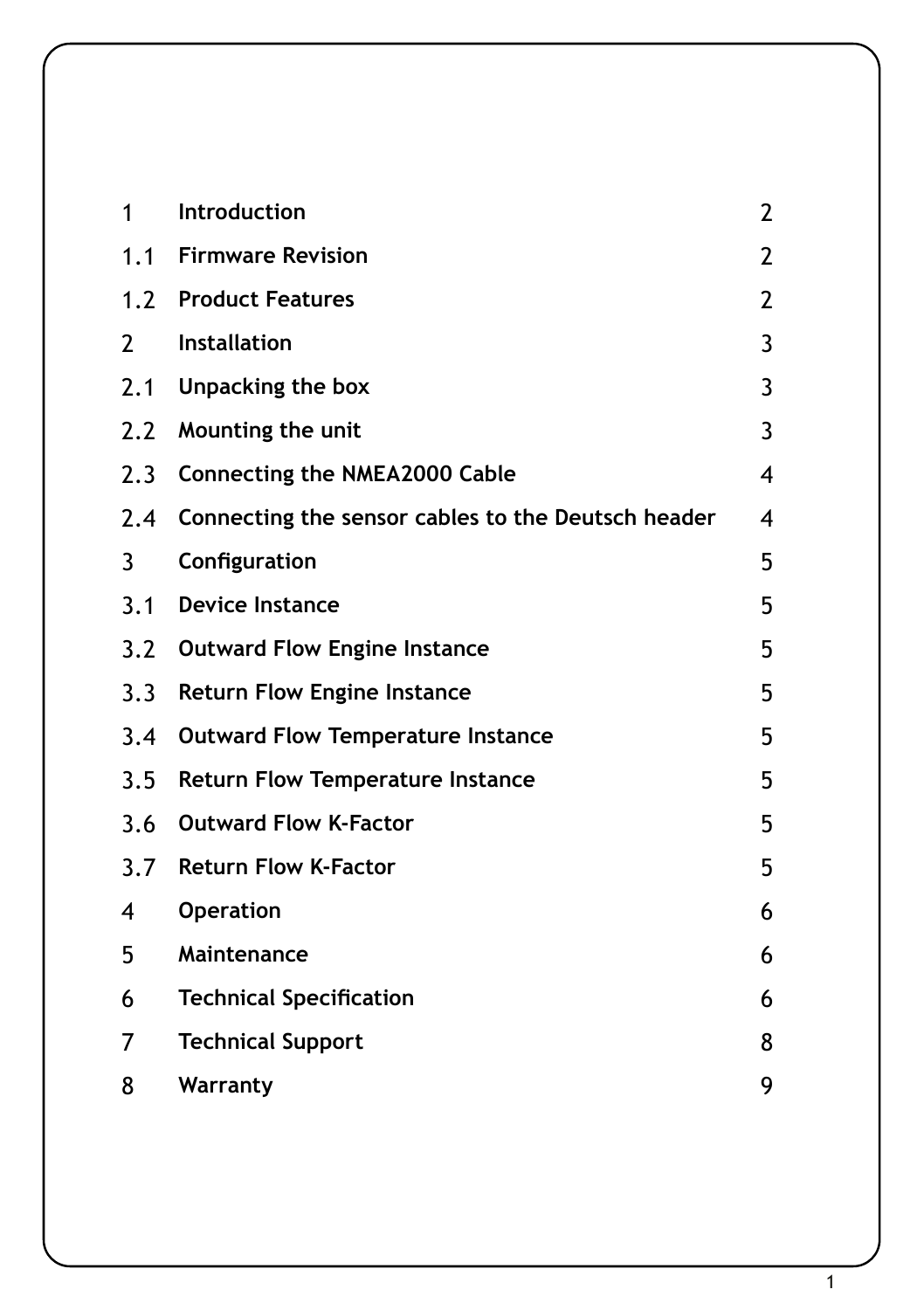# **1 INTRODUCTION**

The Oceanic Systems 5720 Flow Adaptor Module is designed to report fuel flow and usage over the NMEA 2000 (tm) network using positive displacement flow meters.

 These high accuracy sensors connect directly to the 5720 using IP68 rated standard Deutsch connectors (mating connector kit available separately as p/n 5099). The 5720 is compatible with sensors having a single pulsed output as well as those with a 2-phase quadrature output (for cases where reverse flow must be considered). Additionally high accuracy PT100 temperature compensated sensors are fully supported.

As required, the 5720 may be set up to measure two individual flow rates, consumption data based on flow and return rates or total fluid transferred. This configuration along with sensor parameters and network instances may be made to the flow adapter over the NMEA network.

#### **1.1 FIRMWARE REVISION**

The information in this manual corresponds to firmware revision 1.0.0

#### **1.2 PRODUCT FEATURES**

- **•** The NMEA2000® Flow Adaptor Module has the following features:
- **•** Up to 2 flow-meter inputs
- **•** Fuel temperature compensation for greater accuracy
- **•** Accepts quadrature signals to detect reverse flow
- **•** User configurable K-Factor for greater sensor compatiblity
- **•** Bunkering mode measures total fuel flow
- **•** Live mode calculates ongoing fuel usage from flow and return sensors
- **•** Robust environmentally protected enclosure and connections
- **•** Tri-colour LED shows status and network activity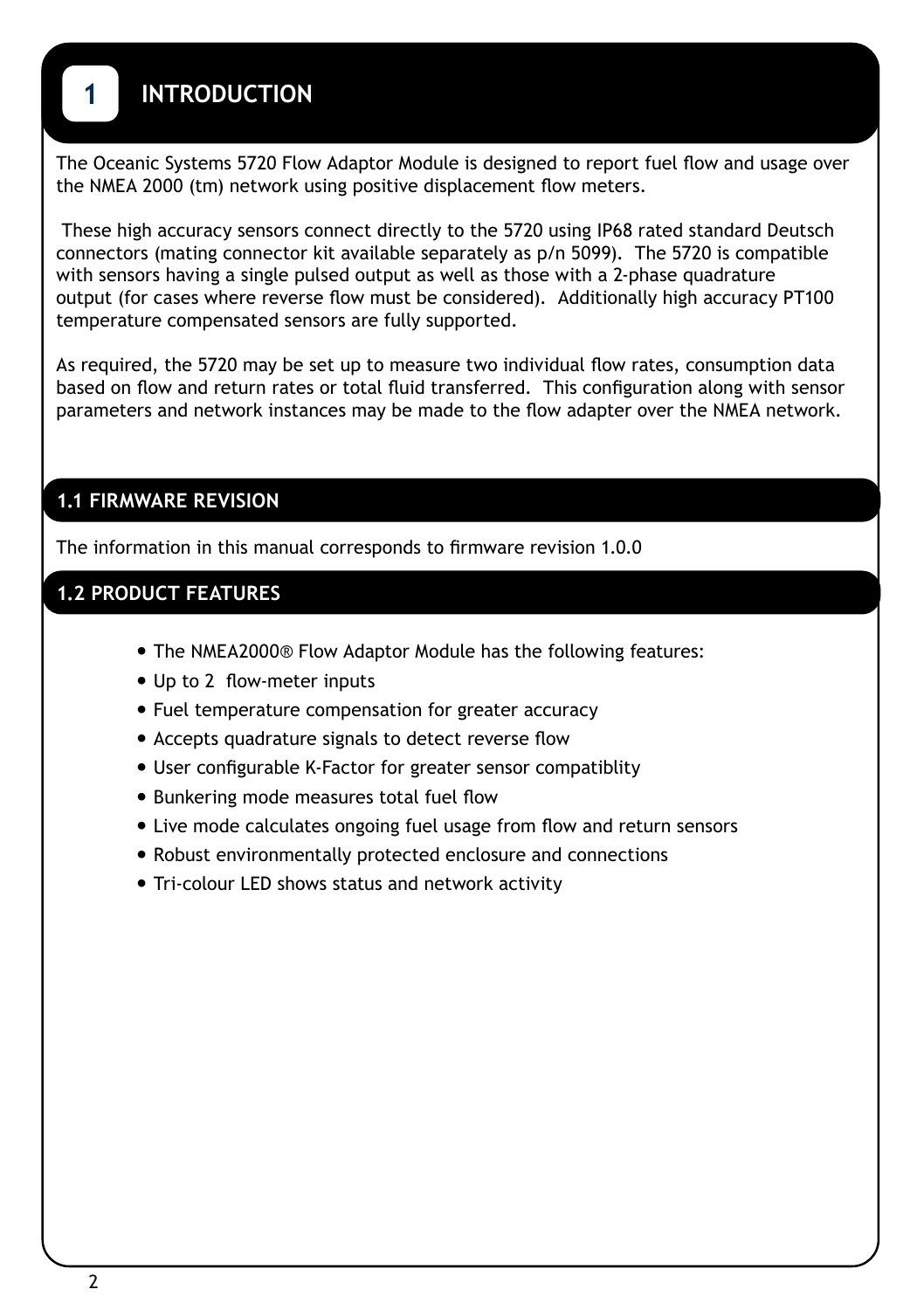### **2.1 UNPACKING THE BOX**

You will find the following items in the 5270 shipping box: 1 x 5720 NMEA2000® Fluid Flow Adaptor Module 1 x 5720 User Manual (This document)

## **2.2 MOUNTING THE UNIT**

The unit should be mounted to a flat surface using 4 M4 mounting screws. The unit dimensions and mounting hole locations are shown on the following drawing.

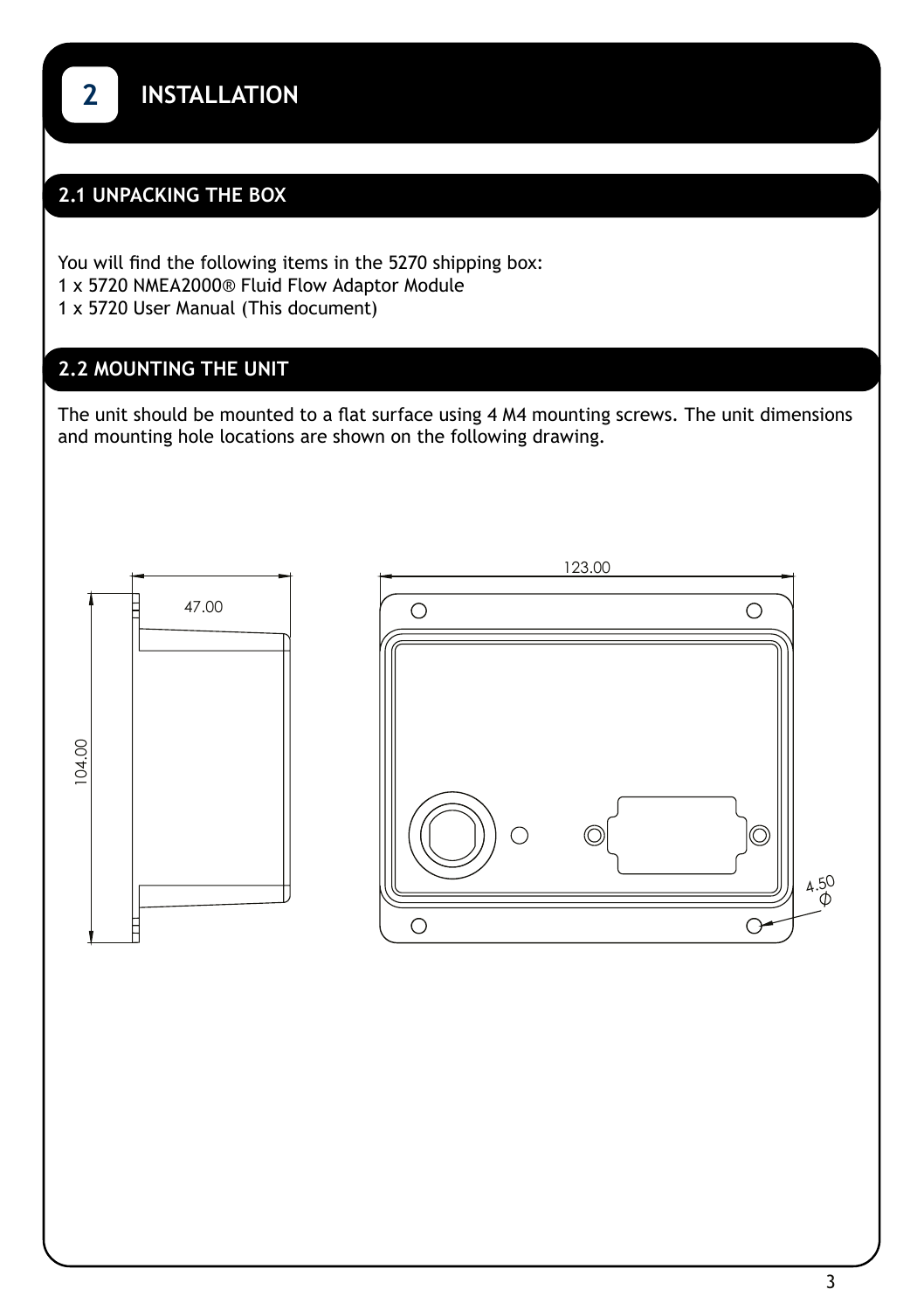#### **2.3 CONNECTING THE NMEA2000® CABLE**

The unit is connected to the NMEA2000® network by the 5 way micro C socket on the front. Carefully attach the plug of the network drop cable to this socket and tighten by hand until it is fully seated. Take care to match the orientation of the pip inside the socket to the recess inside the drop cable plug. The other end of the drop cable should be connected to a suitable Tee connector on the NMEA2000® network backbone cable.



#### **2.4 CONNECTING THE SENSOR CABLES TO THE DEUTSCH HEADER**

The cables from the flowmeter sensors are wired to the 5720 using 6 x 2 way Deutsch DT connectors. Connection to a mating DT socket housing should be made as in the following table:

| <b>Terminal 1</b>  | Outward Flowmeter PT100 Sensor (+ve sensing voltage)                       |
|--------------------|----------------------------------------------------------------------------|
| <b>Terminal 2</b>  | Outward Flowmeter PT100 Sensoer (GND potential)                            |
| <b>Terminal 3</b>  | <b>Outward Flowmeter +ve Power Supply</b>                                  |
| <b>Terminal 4</b>  | <b>Outward Flowmeter GND connection</b>                                    |
| <b>Terminal 5</b>  | Outward Flowmeter Phase B Signal (for reverse flow capable meters)         |
| <b>Terminal 6</b>  | Outward Flowmeter Phase A Signal (normal single output hall effect signal) |
| <b>Terminal 7</b>  | Return Flowmeter Phase A Signal (normal single output hall effect signal)  |
| <b>Terminal 8</b>  | Return Flowmeter Phase B Signal (for reverse flow capable meters)          |
| <b>Terminal 9</b>  | <b>Return Flowmeter GND connection</b>                                     |
| Terminal 10        | Return Flowmeter +ve Power Supply                                          |
| <b>Terminal 11</b> | Return Flowmeter PT100 Sensoer (GND potential)                             |
| <b>Terminal 12</b> | Return Flowmeter PT100 Sensor (+ve sensing voltage)                        |

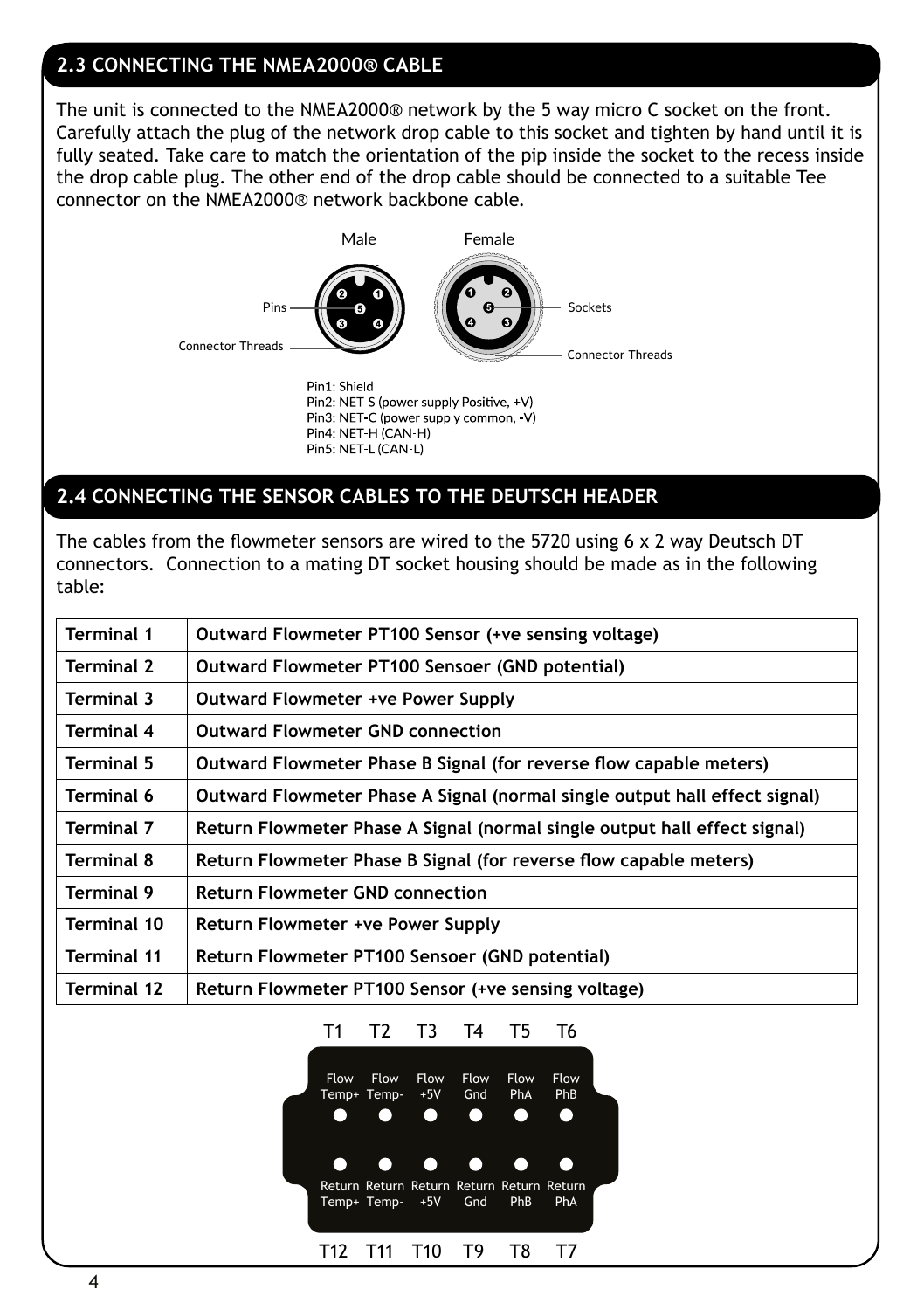# **3 CONFIGURATION**

Before using the 5720 for the first time it needs to be configured with a suitable Oceanic Systems Display Unit.

The following items can be configured on the 5720

#### **3.1 DEVICE INSTANCE**

It is possible to install 127 5720 Fluid Flow monitors on a NMEA2000® network. This value must be set to give each a unique address.

#### **3.2 OUTWARD FLOW ENGINE INSTANCE**

The flow rate from the flowmeter connected to terminals 1 to 6 of the Deutsch Connector are reported on PGN 127489 (Engine Parameters, Dynamic) with this instance.

#### **3.3 RETURN FLOW ENGINE INSTANCE**

The flow rate from the flowmeter connected to terminals 7 to 12 of the Deutsch Connector are reported on PGN 127489 (Engine Parameters, Dynamic) with this instance.

#### **3.4 OUTWARD FLOW TEMPERATURE INSTANCE**

The temperature from the PT100 sensor connected to terminals 1 and 2 of the Deutsch Connector are reported on PGN 130316 (Temperatrue, Extended Range) with this instance.

#### **3.5 RETURN FLOW TEMPERATURE INSTANCE**

The temperature from the PT100 sensor connected to terminals 11 and 12 of the Deutsch Connector are reported on PGN 130316 (Temperatrue, Extended Range) with this instance.

#### **3.6 OUTWARD FLOW K-FACTOR**

This value must be set to correspond with the parameters of the flowmeter connected to terminals 1 to 6 of the Deutsch Connector. Units are pulses per litre.

#### **3.7 RETURN FLOW K-FACTOR**

This value must be set to correspond with the parameters of the flowmeter connected to terminals 7 to 12 of the Deutsch Connector. Units are pulses per litre.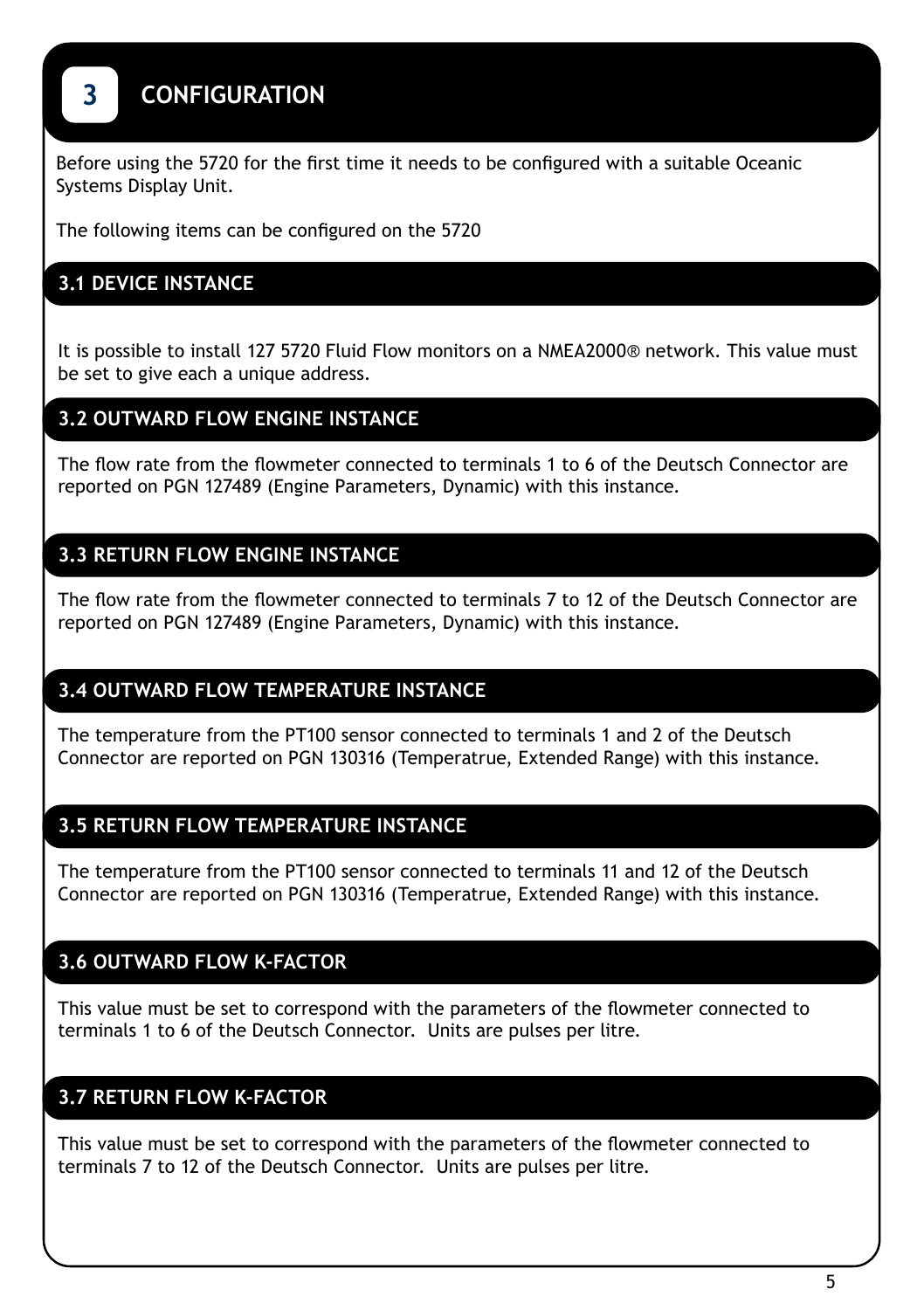# **4 OPERATION**

The 5720 Fluid Flow Adaptor is powered from the NMEA2000® network and transmits data from the flow sensors using the PGNs detailed in the Technical Specifications section.

The LED on the front of the unit flashes blue every second to indicate normal operation or red to indicate an error condition. If the unit is connected to a broken network or one with no other devices, the LED will flash blue in a fast flickering pattern until the network is restored.

# **5 MAINTENANCE**

- **•** Clean the unit with a soft cloth.
- **•** Do not use chemical cleaners as they may remove paint or markings or may corrode the enclosure or seals.
- **•** Ensure that the unit is mounted securely and cannot be moved relative to the mounting surface. If the unit is loose, tighten the mounting screws.
- **•** Check the security of the cables connected to the NMEA 2000 connector, tighten if necessary.
- **•** Check the security of the cables connected to the Deutsch connector.

## **6 TECHNICAL SPECIFICATION**

As Oceanic Systems are constantly improving their products specifications are subject to change without notice. Oceanic System's products are designed to be accurate and reliable however they should only be used as aids to navigation and not as a replacement for traditional navigation aids and techniques.

#### **Certifications**

| Parameter                            | Comment                       |
|--------------------------------------|-------------------------------|
| NMEA2000                             | Level B                       |
| Maritime Nav and RadioComm Equipment | IEC60945                      |
| CE and FCC                           | Electromagnetic Compatibility |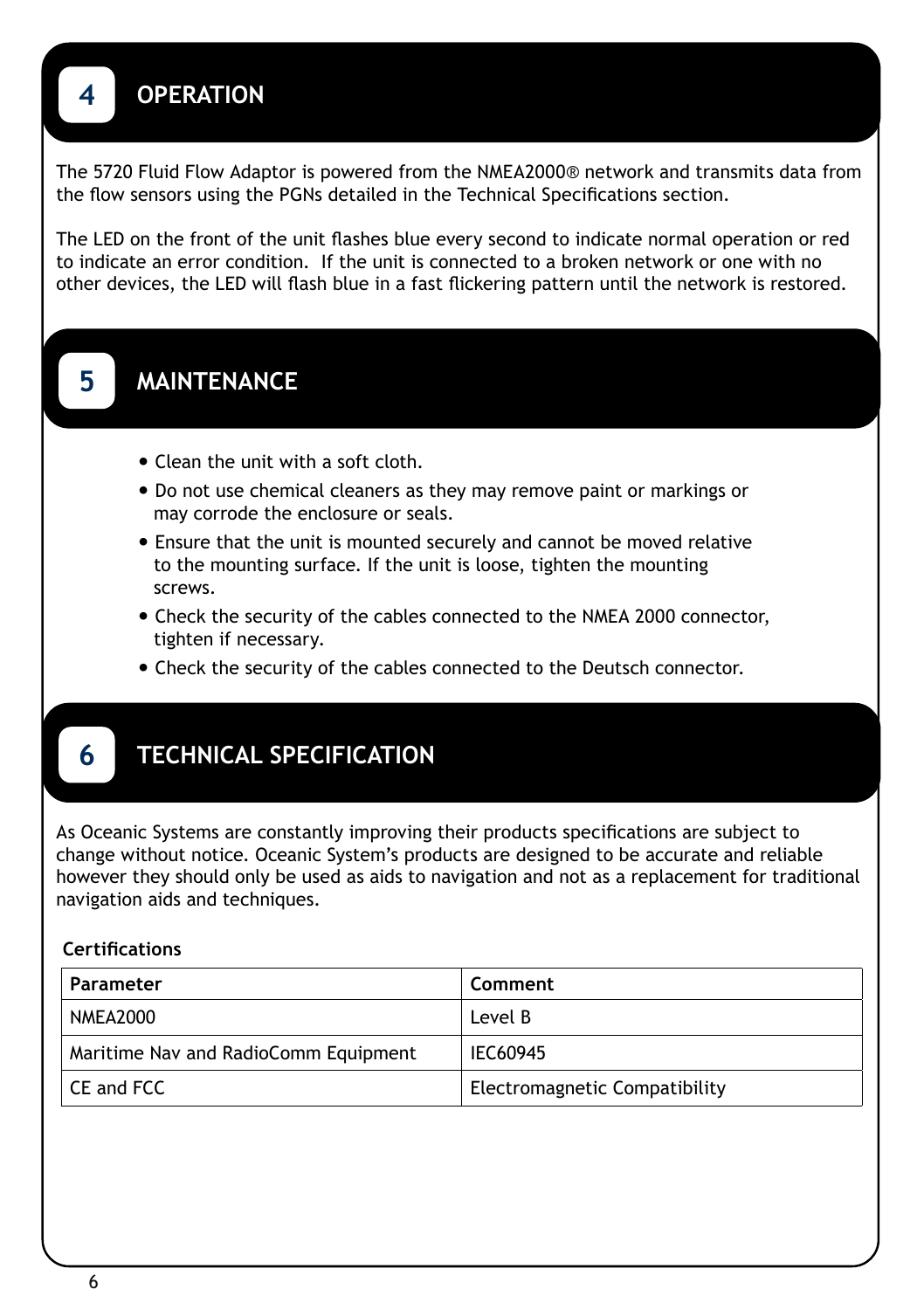# **Type PGN No PGN No PGN Name** Monitor **PGN127489** PGN127489 Engine Parameters, Dynamic PGN127497 | Trip Fuel Consumption, Engine P GN130316 Temperature, Extended Range Protocol PGN126464 Tx/Rx PGN List PGN126996 Product Information PGN059392 | ISO Acknowledge PGN059904 | ISO Request PGN060928 | ISO Address Claim PGN126208 Command/Request Group **NMEA2000® Parameter Group Numbers (PGNs)**

#### **Electrical and Mechanical**

| <b>Parameter</b>             | Value          | Comment           |
|------------------------------|----------------|-------------------|
| <b>CAN Operating Voltage</b> | 9 to 32 Volts  |                   |
| <b>Power Consumption</b>     | $30m$ A        | Average Operating |
| Load Equivalence Number      |                | LEN               |
| Size                         | 123 x 104 x 47 | mm                |
| Weight                       | 350            | grm               |

#### **Environmental**

| Parameter                       | Value                                                                  |
|---------------------------------|------------------------------------------------------------------------|
| IEC 60954 Classification        | Protected                                                              |
| Degree of Protection            | IP <sub>67</sub>                                                       |
| <b>Operating Temperature</b>    | -25 $^{\circ}$ C to 50 $^{\circ}$ C                                    |
| Storage Temperature             | -40 $^{\circ}$ C to 70 $^{\circ}$ C                                    |
| Relative Humidity               | 93%RH @40° per IEC60945-8.2                                            |
| Vibration                       | 2-13.2Hz @ ±1mm, 13.2-100Hz @ 7m/s2 per IEC 60945-8.7                  |
| <b>Electromagnetic Emission</b> | Conducted and Radiated Emission per IEC 60945-9                        |
| Electromagnetic Immunity        | Conducted, Radiated, Supply, and ESD per IEC 60945-10                  |
| <b>Safety Precautions</b>       | Dangerous Voltage, Electromagnetic Radio Frequency per IEC<br>60945-12 |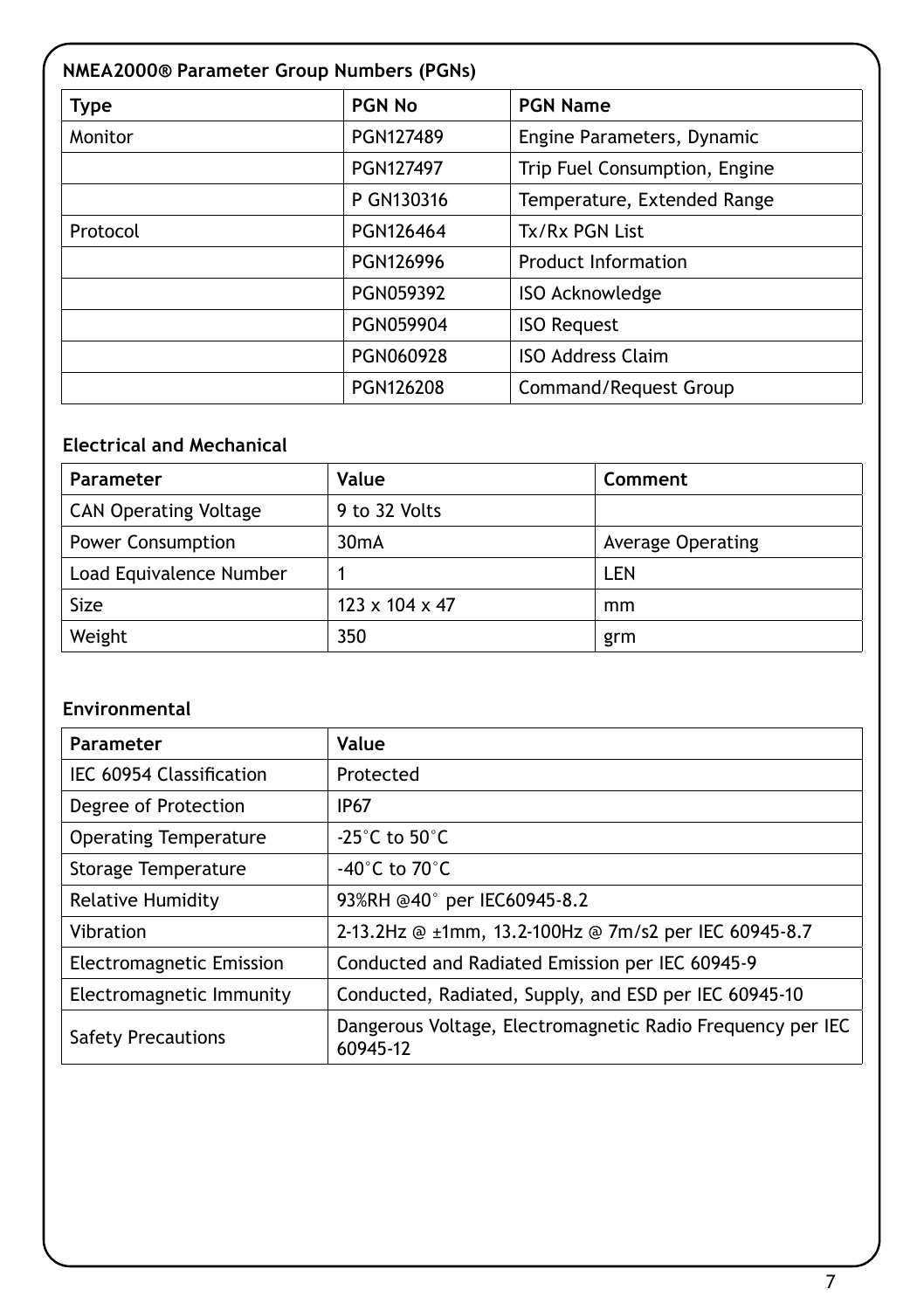If you require technical support for any Oceanic Systems products you can reach us using any of the following:-

- **●** Tel (UK): +44(0)1425 610022
- **●** Tel (USA): (844)898 6462
- **●** Fax: +44(0)1425 614794
- **●** Email: support@osukl.com
- **●** Web: www.osukl.com
- **●** Post: Oceanic Systems (UK) Ltd Unit 10-11 Milton Business Centre Wick Drive, New Milton, Hampshire BH25 6RH

Oceanic Systems (UK) Ltd Unit 10-11 Milton Business Centre, Wick Drive, New Milton, Hampshire, BH25 6RH, United Kingdom

Tel (UK): +44(0)1425 610022 Tel (USA): (844)898 6462 Fax: +44(0)1425 614794 Email: sales@osukl.com Web: www.osukl.com

Copyright © 2020 Oceanic Systems (UK) Ltd. All rights reserved. Our policy is one of continuous product improvement so product specifications are subject to change without notice. Oceanic Systems products are designed to be accurate and reliable. However, they should be used only as aids to vessel monitoring, and not as a replacement for traditional navigation and vessel monitoring techniques. NMEA2000® is a registered trademark of the National Marine Electronics Association.